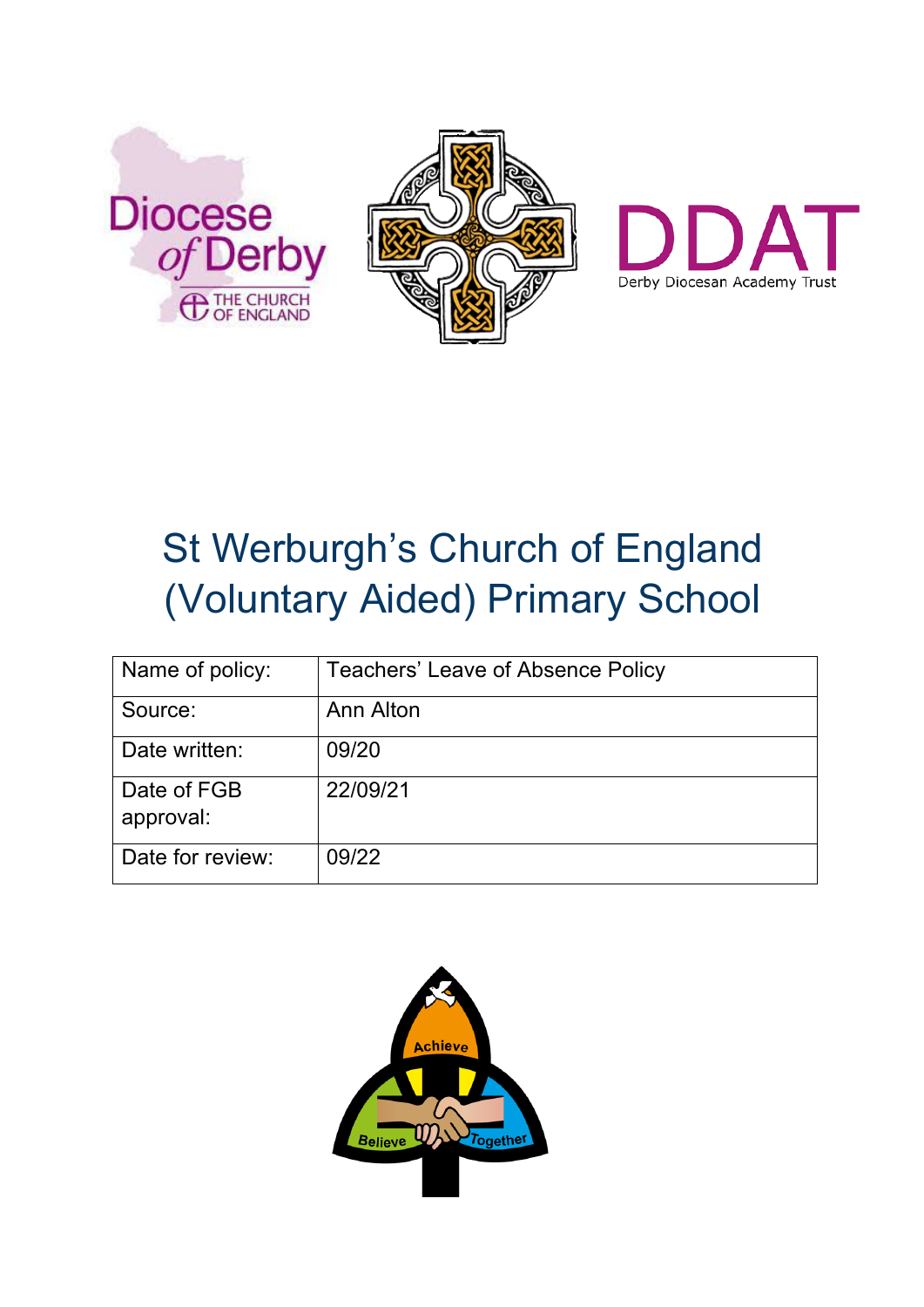# **With pay for short periods**

It is the school's intention that it would be reasonable for leave with pay to be granted to teachers in the circumstances listed below. However, it will still remain the function of Headteachers and the Governing Body to ensure that the number and distribution of such absences, individually and collectively, accords with the spirit and purpose of the scheme and does not affect the smooth running of the school.

If the Headteacher or Governors have any doubt as to the reasonableness of requests or the interpretation of the scheme, advice may be obtained from HR at DDAT. The categories outlined are not necessarily exhaustive and advice will be available on requests not mentioned specifically within the scheme.

**There are occasions when, despite the lack of a direct family relationship, it is clear that the teacher concerned should be regarded as a near relative. The term 'near relative' will include any other person with whom the teacher has close personal relationship which in the opinion of the Headteacher and Governors, justifies leave of absence with pay.**

This scheme does not apply to absence caused by personal illness, injury or other disability.

#### **Urgent Domestic**

• Serious illness of a near relative. Absence for three days which may be increased to five days. If illness leads to death, leave for up to ten days may be granted. Absence for funerals is included within these arrangements.

## **Family Reasons**

• Absence for a maximum of up to three days to include moving house, illness of husband, wife or children – which is not serious illness – and weddings of near relatives.

#### **Bad weather, transport strike, other unavoidable cause**

• Employees are expected to make reasonable arrangements to attend work as normal and must inform their workplace as soon as possible of difficulties.

#### **Medical, dental appointments**

• Those which cannot be reasonably be made outside of school hours.

## **Driving Tests**

• Part day, where these cannot be arranged outside school hours.

## **Meetings and Associated Activities**

- Attendance of courses, conferences etc. organised by DDAT, Department for Education and skills and other approved educational bodies.
- Sitting examinations as part of professional development.